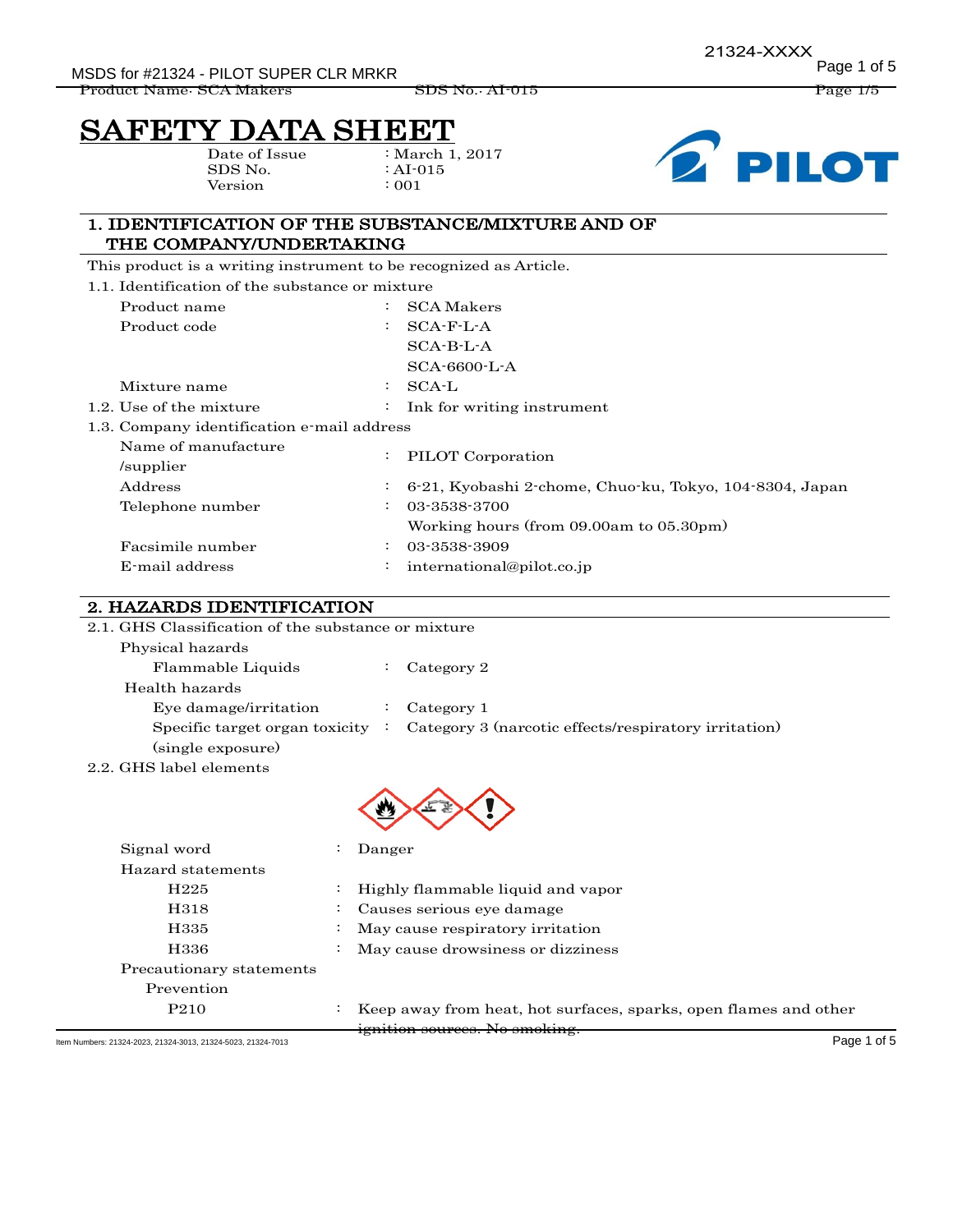| MSDS for #21324 - PILOT SUPER CLR MRKR |                |                                                                                                                                     | Page 2 of 5 |
|----------------------------------------|----------------|-------------------------------------------------------------------------------------------------------------------------------------|-------------|
| <u> Product Name: SCA Makers</u>       |                | <del>SDS No. Al-015</del>                                                                                                           | Page 2/5    |
| P <sub>233</sub>                       |                | Keep container tightly closed.                                                                                                      |             |
| P <sub>240</sub>                       |                | Ground and bond container and receiving equipment.                                                                                  |             |
| P <sub>241</sub>                       | ÷              | Use explosion-proof equipment.                                                                                                      |             |
| P <sub>242</sub>                       | ÷              | Use non-sparking tools.                                                                                                             |             |
| P <sub>243</sub>                       | ÷              | Take action to prevent static discharges.                                                                                           |             |
| P <sub>261</sub>                       | $\ddot{\cdot}$ | Avoid breathing mist/vapours.                                                                                                       |             |
| P271                                   | $\ddot{\cdot}$ | Use only outdoors or in a well-ventilated area.                                                                                     |             |
| P <sub>280</sub>                       | $\ddot{\cdot}$ | Wear protective gloves/protective clothing/eye protection/face<br>protection.                                                       |             |
| Response                               |                |                                                                                                                                     |             |
| P303+P361+P353                         | $\ddot{\cdot}$ | IF ON SKIN (or hair): Take off immediately all contaminated<br>clothing. Rinse skin with water [or shower].                         |             |
| P304+P340                              | ÷              | IF INHALED: Remove person to fresh air and keep comfortable for<br>breathing.                                                       |             |
| P305+P351+P338                         | ÷              | IF IN EYES: Rinse cautiously with water for several minutes.<br>Remove contact lenses, if present and easy to do. Continue rinsing. |             |
| P310                                   |                | Immediately call doctor.                                                                                                            |             |
| P312                                   | ÷              | Call a POISON CENTER/doctor, if you feel unwell.                                                                                    |             |
| P370+P378                              | $\ddot{\cdot}$ | In case of fire: Use water spray, foam, dry, chemical powder or carbon<br>dioxide to extinguish.                                    |             |
| Storage                                |                |                                                                                                                                     |             |
| P403+P233                              | ÷              | Store in a well-ventilated place. Keep container tightly closed.                                                                    |             |
| P403+P235                              | ÷              | Store in well-ventilated place. Keep cool.                                                                                          |             |
| P <sub>405</sub>                       |                | Store locked up.                                                                                                                    |             |
| Disposal                               |                |                                                                                                                                     |             |
| P501                                   | $\ddot{\cdot}$ | Dispose of contents/container in accordance with<br>local/regional/national/international regulations.                              |             |
| 2.3. Other hazards                     | $\ddot{\cdot}$ | None                                                                                                                                |             |

#### 3. COMPOSITION/INFORMATION ON INGREDIENTS

Substance or mixture : Mixture : Mixture Ingredients and composition

| Ingredients                  | <b>CAS</b><br>Number | Weight % | Component |
|------------------------------|----------------------|----------|-----------|
| Ethanol                      | $64 - 17 - 5$        | 68       | SCA-L     |
| $1-(or 2-)Ethoxypropan-2-ol$ | 1569-02-4            | 10       | $SCA-L$   |
| Benzyl alcohol               | $100 - 51 - 6$       | 3.0      | SCA-L     |
| Blue dye                     | Non Public           | 7.5      | SCA-L     |

# 4. FIRST AID MEASURES

| 4.1. Description of first aid measures |
|----------------------------------------|
|----------------------------------------|

Inhalation : Remove subject to ventilated fresh air. Consult physician if necessary. Ingestion : Refer for medical attention. Skin contact : Wash the affected area under tepid running water using a mild soap.

And refer for medical attention if irritation continues.

Item Numbers: 21324-2023, 21324-3013, 21324-5023, 21324-7013 Page 2 of 5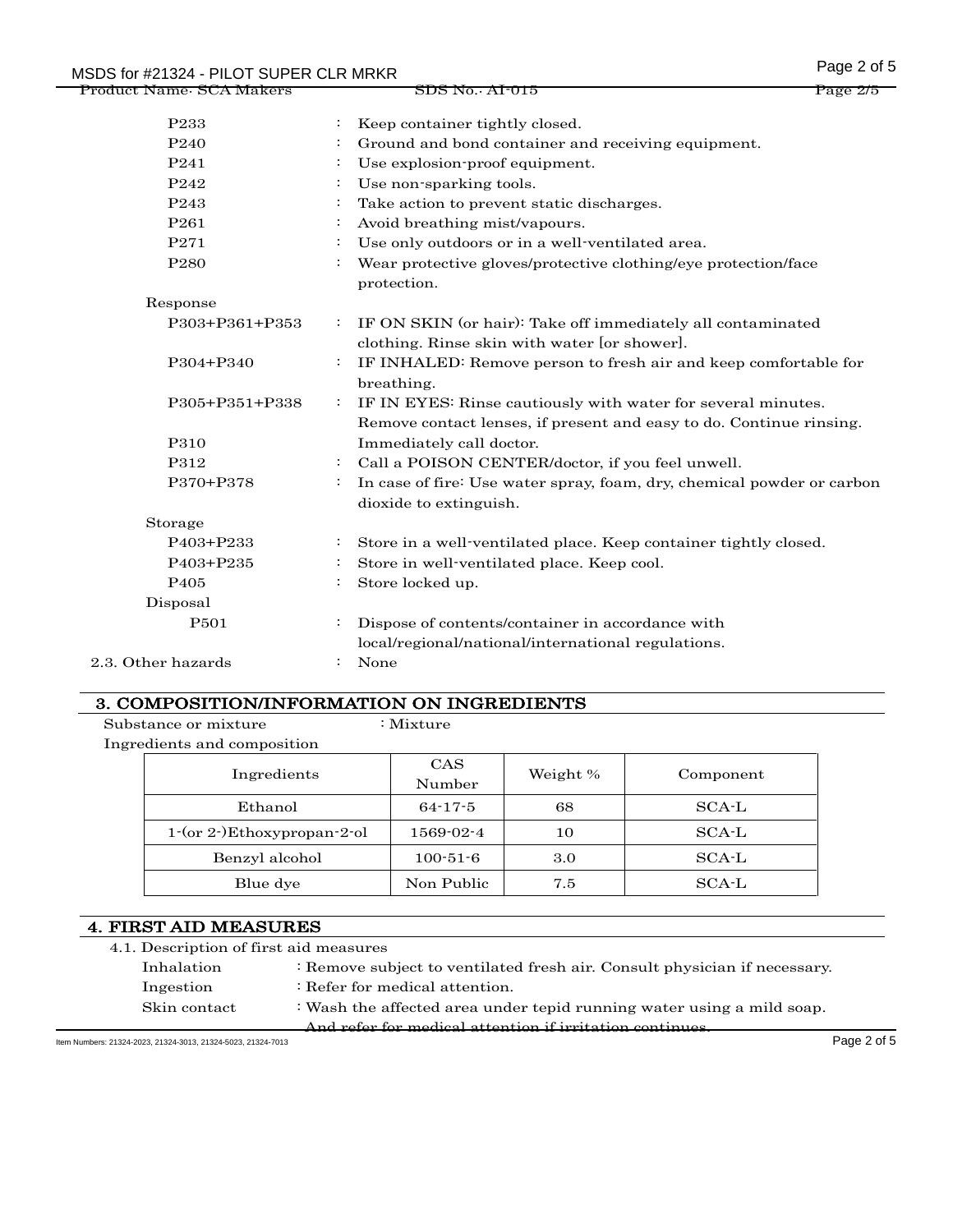Product Name: SCA Makers SDS No.: AI-015 Page 3/5

Eye contact : Gently rinse the affected eyes with clean water for at least 15 minutes. And refer for medical attention if irritation continues.

First aid facilities : Ensure eyewash and water service are available.

- 4.2. Most important symptoms and effects, both acute and delayed Ink contact with skin may cause irritation, swelling or redness.
- 4.3. Indication of any immediate medical attention and special treatment needed In case of skin or eye contamination treat as under First Aid Measures.

## 5. FIRE-FIGHTING MEASURES

- 5.1. Suitable extinguishing media
	- : In case of fire, use water spray, foam, dry, chemical powder or carbon dioxide.
- 5.2. Specifc hazards arising from the substance or mixture
	- $: CO<sub>2</sub>, CO, NO<sub>x</sub>, and SO<sub>x</sub>, is produced after combustion.$
- 5.3. Special protective equipment and precautions for fire-fighters : None

## 6. ACCIDENTAL RELEASE MEASURES

- 6.1. Personal precautions, protective equipment and emergency procedures
	- : Use proper ventilation. Use eye and skin protection.
- 6.2. Environmental precautions
	- : Do not dispose of waste to the sewer.
- 6.3. Methods and material for containment and cleaning up
	- : Absorb spill with material (cloth or paper), then place in a chemical waste containers.

#### 7. HANDLING AND STORAGE

- 7.1. Precautions for safe handling
	- : Avoid rough handling or dropping.
	- Wear protective gloves/protective clothing/eye protection/face protection.
- 7.2. Conditions for safe storage, including any incompatibilities
	- : Store in a dry, cool, well-ventilated location, away from possible all source of ignition.

#### 8. EXPOSURE CONTROLS/PERSONAL PROTECTION

8.1. Control parameters

Occupational exposure limits

|           | Threshold limit values |  |
|-----------|------------------------|--|
| Component | ACGIH                  |  |
| Ethanol   | STEL 1,000 ppm         |  |

8.2. Appropriate engineering controls

:In the case of the handling of the room to install a closed reduction or local exhaust sources. Electrical equipment to be used in handling the location could be explosion-proof structure, equipment is static electricity measures.

8.3. Individual protection measures, such as personal protective equipment.

: Wear protective gloves/protective clothing/eye protection/face protection.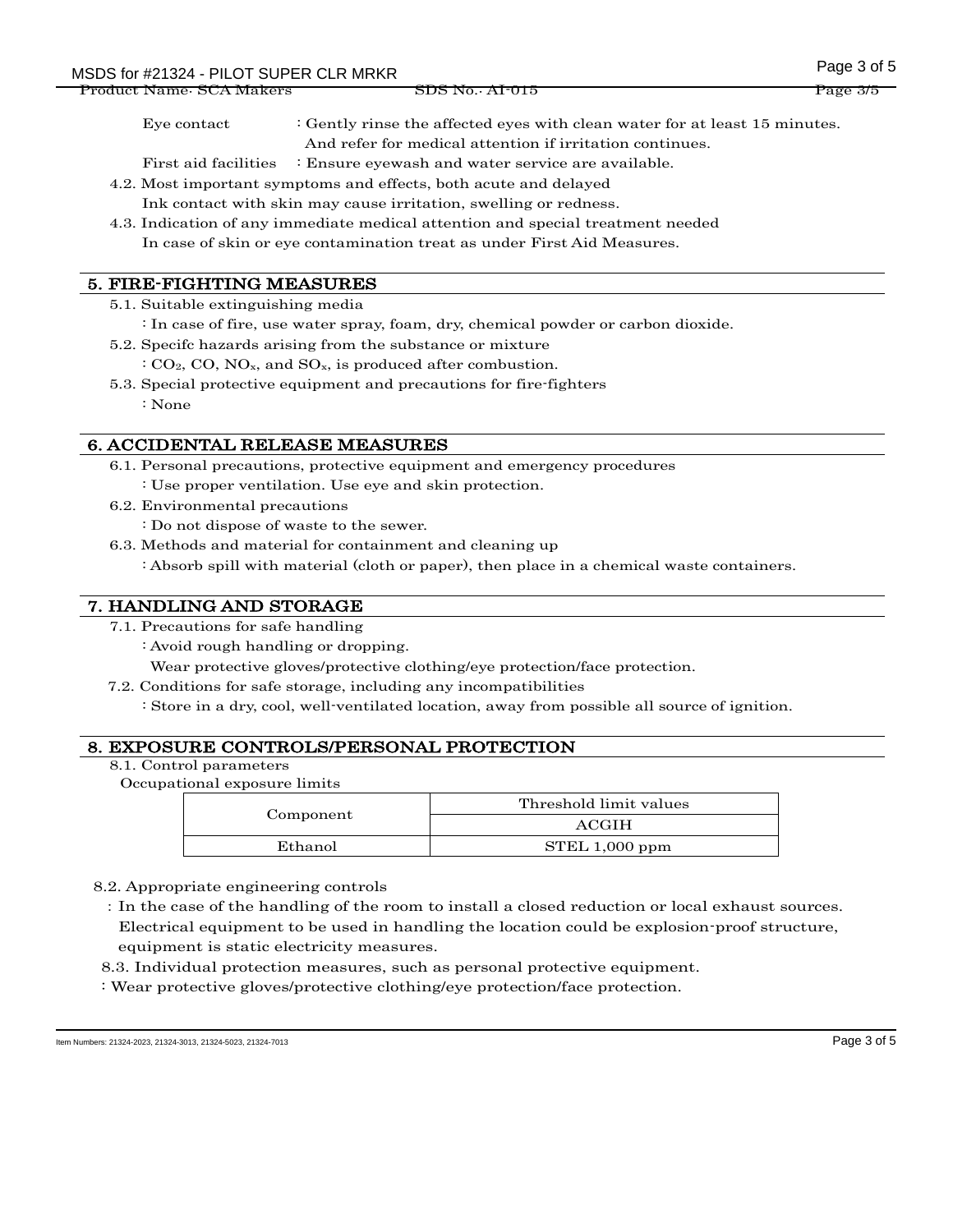|                                          | 9. PHYSICAL AND CHEMICAL PROPERTIES                        |                                                       |  |
|------------------------------------------|------------------------------------------------------------|-------------------------------------------------------|--|
|                                          | 9.1. Information on basic physical and chemical properties |                                                       |  |
| (a)                                      | Appearance                                                 | : Liquid                                              |  |
|                                          |                                                            | [Color] Blue                                          |  |
| (b)                                      | Odor                                                       | : Organic solvent odor                                |  |
| $\rm(c)$                                 | Odor threshold                                             | : No data                                             |  |
| (d)                                      | pH                                                         | : Not applicable                                      |  |
| (e)                                      | Melting point/freezing point                               | $: -114.1$ degrees Celsius (Ethanol)                  |  |
| (f)                                      | Initial boiling point/boiling range                        | : 78.5 degrees Celsius (Ethanol)                      |  |
| (g)                                      | Flash point                                                | : 13 degrees Celsius (Ethanol)                        |  |
| (h)                                      | Evaporation rate                                           | : No data                                             |  |
| (i)                                      | Flammability (solid, gas)                                  | $:$ Flammable                                         |  |
| (j)                                      | Upper/lower flammability or explosive                      | : LEL 3.3 vol%, UEL 19.0 vol% (Ethanol)               |  |
|                                          | limits                                                     |                                                       |  |
| (k)                                      | Vapor pressure                                             | : 5850 Pa (at 20 degrees Celsius, Ethanol)            |  |
| $\Omega$                                 | Vapor density                                              | $: 1.6$ (Ethanol)                                     |  |
| (m)                                      | Relative density                                           | $: 0.85 \cdot 0.87$ (at 20 degrees Celsius)           |  |
| (n)                                      | Solubility                                                 | : Insoluble in water                                  |  |
| $\circ$                                  | Partition coefficient: n-octanol/water                     | $: -0.31$ (log Pow, Ethanol)                          |  |
| (p)                                      | Auto-ignition temperature                                  | : No data                                             |  |
| (q)                                      | Decomposition temperature                                  | : No data                                             |  |
| (r)                                      | Viscosity                                                  | $: 2.7 - 3.7$ mPa $\cdot$ s (at 20 degrees Celsius)   |  |
|                                          | 9.2. Other information                                     | : None                                                |  |
|                                          |                                                            |                                                       |  |
|                                          | 10. STABILITY AND REACTIVITY                               |                                                       |  |
| 10.1. Reactivity                         |                                                            | : This material is stable.                            |  |
|                                          | 10.2. Chemical stability                                   | : This material is stable.                            |  |
| 10.3. Possibility of hazardous reactions |                                                            | : This material is stable.                            |  |
|                                          | 10.4. Conditions to avoid                                  | : Direct sunshine, the high temperature and source of |  |

| Direct banbinité, the man temperature and boarde or  |
|------------------------------------------------------|
| <i>ignition.</i>                                     |
| : Strong oxidizing agents and reducing agents.       |
| : Heating can release vapors which can be ignited.   |
| : Burning produces obnoxious and toxic fumes, carbon |
|                                                      |

oxides.

# 11. TOXICOLOGICAL INFORMATION

There is no data available on the mixture itself.

| 11.1. Information on toxicological effects          |                                   |                               |
|-----------------------------------------------------|-----------------------------------|-------------------------------|
| Eye damage/irritation                               | : Blue dye                        | : Category $1$                |
|                                                     | :Ethanol                          | : Category $2B$               |
|                                                     | $: 1-(or 2-)Ethoxypropane-2-ol$   | : Category $2B$               |
|                                                     | : Benzyl alcohol                  | : Category 2                  |
| Specific target organ                               | :Ethanol                          | : Category 3                  |
| toxicity                                            |                                   | (respiratory irritation/      |
| (single exposure)                                   |                                   | narcotic effects)             |
|                                                     | <u>1-(or 2-)Ethoxypropan-2-ol</u> | Category 3 (narcotic effects) |
| ers: 21324-2023, 21324-3013, 21324-5023, 21324-7013 |                                   | Page 4 of 5                   |

Item Numbers: 21324-2023, 21324-3013, 21324-5023, 21324-7013